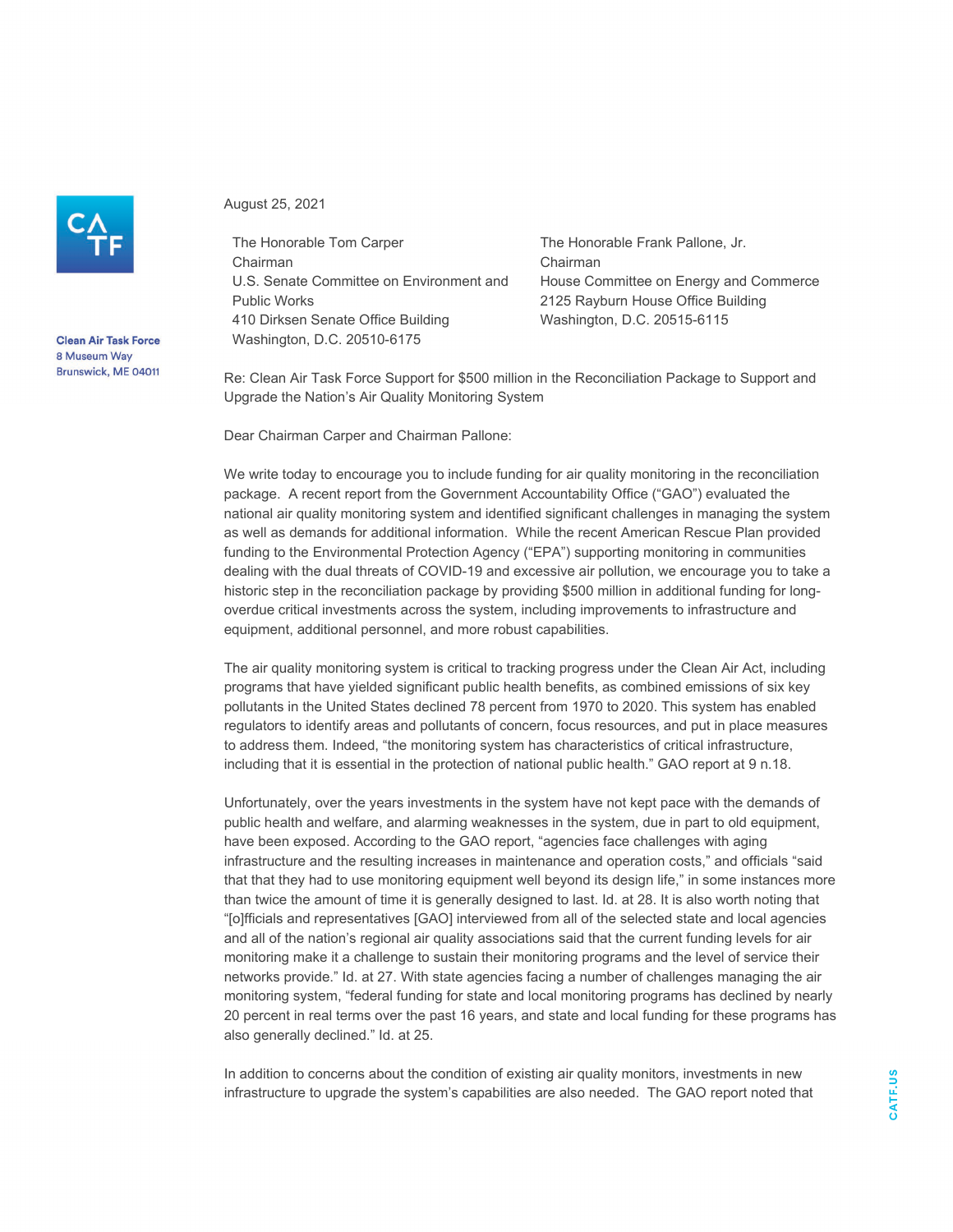"[a]ir quality managers, researchers, and the public need additional information so they can better understand and address the health risks from air pollution." Id. at 37. The GAO report identified at least three areas that require additional investment to provide more information to evaluate air pollution health risks: monitoring of local-scale and real-time air quality, air toxics, and persistent and complex pollution. Id.

With regard to the first need for investment in monitoring for local-scale, real-time air quality, the current system is unable to provide adequate information about air pollution hotspots, short-term air quality changes in real-time, and air quality in rural areas.

Investment is also needed in air toxics monitoring equipment to allow a better understanding of the level of risk posed by these pollutants particularly in key locations, in a timely fashion, and at low levels. Locations near potential hotspots, including cancer clusters, environmental justice areas, and industrial facilities lack adequate monitoring. Also, funding for the Office of Research and Development is required to develop methods for monitoring air toxics, as current methods may not be able to detect them at low enough levels to identify public health threats.

The third need is for upgrades to the system to allow the collection of adequate information about pollution precursors, atmospheric chemistry, and transport of pollutants. According to the GAO report, many EPA, state and local officials identified PM2.5 and ozone formation and transport and the effects of wildfires on air quality and public health as areas with specific needs.

Congress must act now in this historic infrastructure package to provide the desperately needed additional funding for EPA and state and local agencies to update, maintain, and expand the air quality monitoring infrastructure. In addition to funding required to purchase equipment, it is important that resources be provided for hiring and retaining staff with the necessary skills to work with modern equipment and data systems, as the GAO report noted that "several state and local agency officials told [the GAO] that personnel costs can be the largest cost within a monitoring program and, as officials from one agency noted, these costs are increasing." Id. at 32. Therefore, we ask that adequate funding be allocated for air quality monitoring, equipment, infrastructure, and personnel to maintain the monitors and collect and interpret the data. Funding for this infrastructure can help to address problems early and encourage investments that will be more beneficial in the long term.

We ask that Congress allocate funding through the reconciliation process to fix problems with the current system, and to develop additional monitoring capabilities to fill gaps and provide the information required to protect public health and the environment from persistent and emerging threats posed by air pollution. We urge you to provide \$500 million in funding to cover expenditures to modernize infrastructure (including purchase of monitors and other equipment), ongoing costs related to running the network (especially adequate staffing), and funding for expansion of the monitoring system to provide additional information beyond baseline requirements (including funding to cover expanding monitoring into communities known to be disproportionately exposed to pollutants due to embedded local sources).